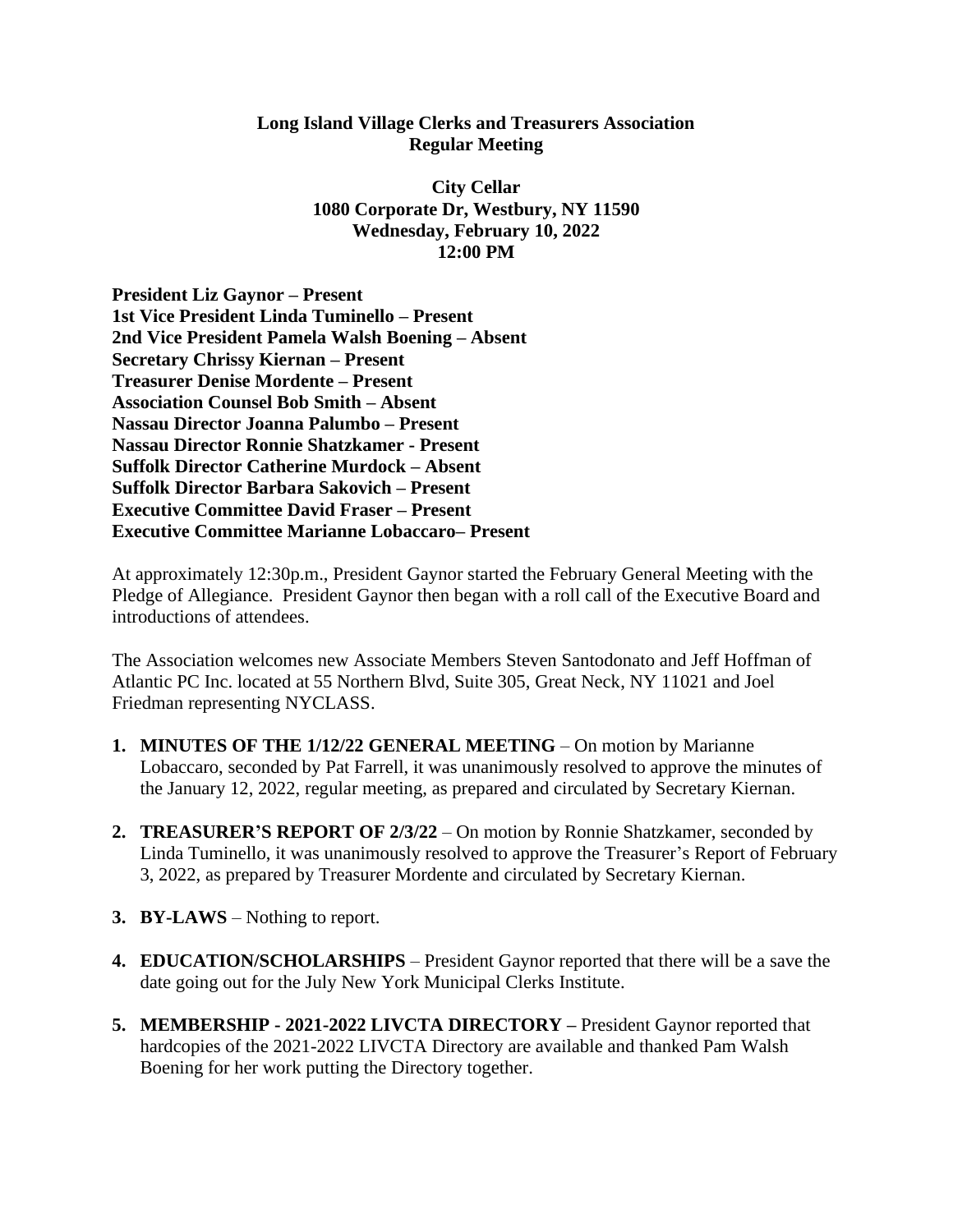## **6. FINANCE –** Nothing to report.

- **7. SUNSHINE COMMITTEE** Pam Walsh Boening fell on black ice and broke her ankle (Village of Freeport). We wish her a speedy recovery! The Association also mourns the passing of Tracy Lynch's dad (Village of Upper Brookville).
- **8. NYSGFOA & NYCOM FALL TRAINING SCHOOL** NYSGFOA will be held from April 6 to April 8, 2022, in Albany and NYCOM Fall Training School will be held from September 12 to September 16, 2022 in Saratoga Springs.
- **9. OLD BUSINESS** Marianne Lobaccaro reported that the New York State Society of Municipal Finance Officers co-sponsored a successful webinar with NYCOM on an update on the final rule for ARPA with 300 attendees.
- **10. NEW BUSINESS** Marianne Lobaccaro reported that the Finance Officers will be planning another webinar with a step-by-step walk thru on setting up reporting with a member of the Finance Officers.
- **11. GOLF COMMITTEE EDUCATIONAL FUNDRAISER –** Secretary Kiernan reminded members that the LIVCTA Educational Scholarship Golf Outing will be held on Monday, April 25, 2022 at the Village Club of Sands Point. There will be a videoconference Golf Committee Meeting on Thursday, February 17, 2022 at 11:00am finalize details for the Outing. Any Member or Associate Member is welcome to join the Golf Committee.
- **12. MARCH ON HUNGER COMMITTEE** Associate Member Phil Westerman reminded members that the March on Hunger Food Drive for the Association will be held at the March 10<sup>th</sup> meeting, 28 days away, at the Irish Coffee Pub in East Islip. You may bring food donations or contributions made out to "Island Harvest". A contribution link for online donations will also be circulated. The online donation portal does not take American Express credit payments. The contribution goal is \$4,000 and \$600 has already been donated online. There is a scroll where you list your name or make an anonymous online donation. Phil added that since 2017, our Association has contributed 75,000 meals to Island Harvest. There is a hunger crisis locally. He thanked everyone for their support in years past. If you need a box, contact John Triessl, Comp Alliance.
- **13. NCVOA FEBRUARY MEETING –** President Gaynor reported that the NCVOA February Meeting included an update by NYCOM on the Governor's Executive Budget and state legislation.

## **14. MEETING TOPIC – MANAGING RECOVERY AND RESTORATION**

**OPERATIONS –** Managing recovery and restoration operations for the purpose of restoring structures damaged by fires, floods, and natural disasters. Presentation by Suzanne Borelli of BELFOR Property Restoration & Andrea Marino of RENU Contracting and Restoration. Q&A followed.